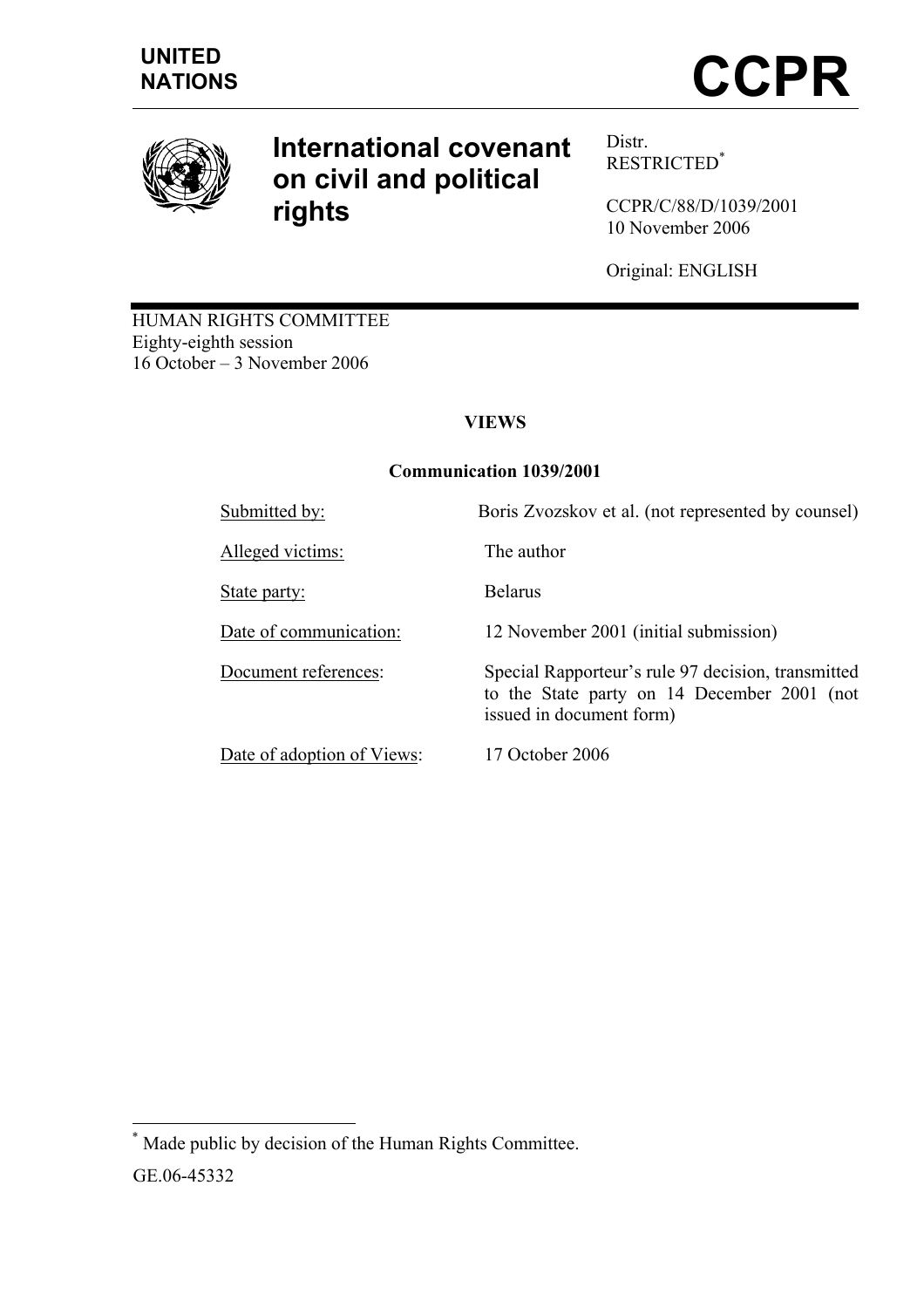*Subject matter:* Denial of registration of human rights association by State party's authorities.

 *Substantive issues:* Equality before the law; prohibited discrimination; right to freedom of association; permitted restrictions.

 *Procedural issues:* Inadmissibility ratione personae; lack of substantiation.

 *Articles of the Covenant:* articles 2; 22, paragraphs 1 and 2; 26

 *Articles of the Optional Protocol:* articles 1; 2

 On 17 October 2006, the Human Rights Committee adopted the annexed text as the Committee's Views, under article 5, paragraph 4, of the Optional Protocol in respect of communication No. 1039/2001.

## [ANNEX]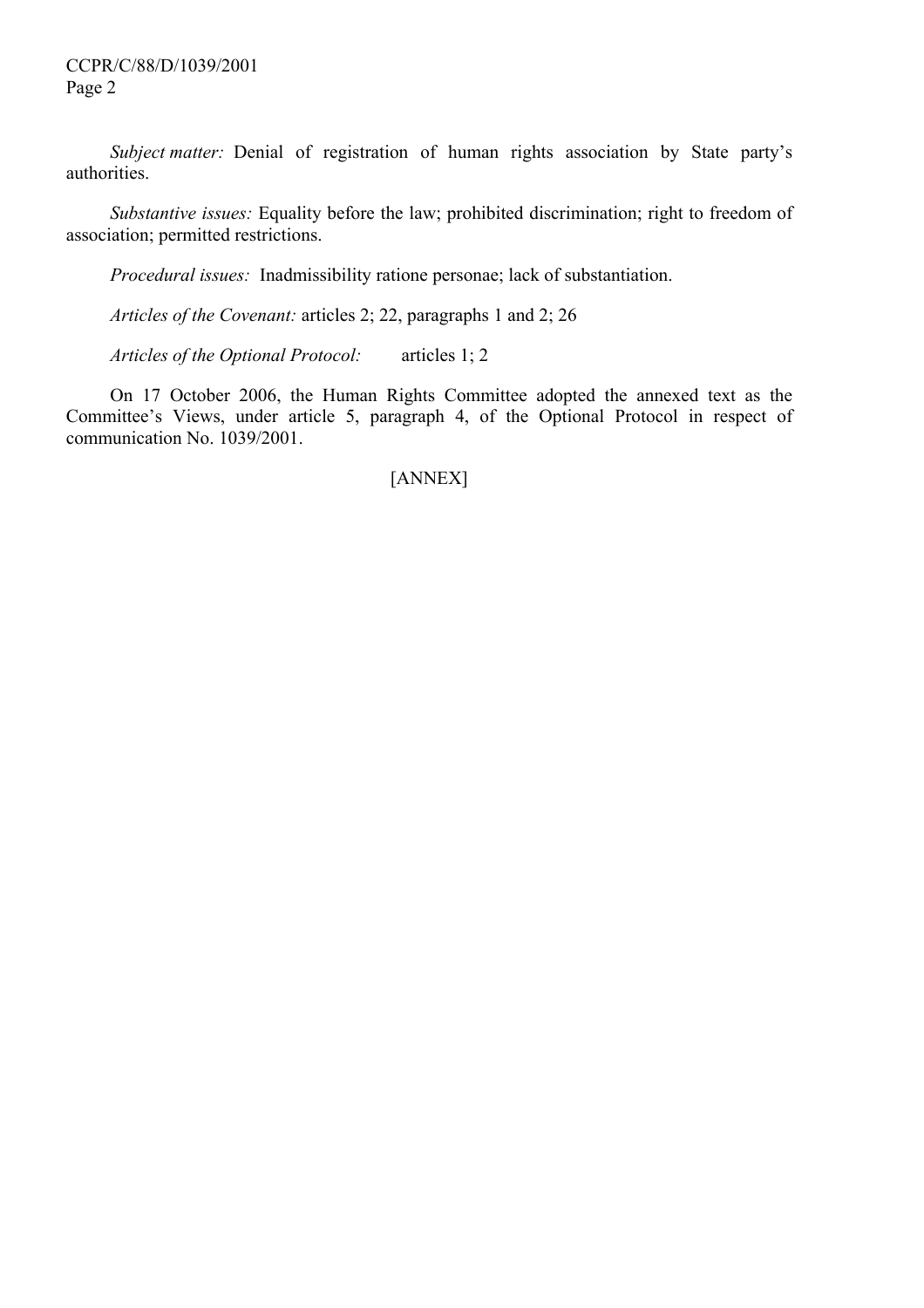## **ANNEX**

Views of the Human Rights Committee under article 5, paragraph 4, of the Optional Protocol to the International Covenant on Civil and Political rights

Eighty-eighth session

concerning

## **Communication 1039/2001\***

| Submitted by:          | Boris Zvozskov et al. (not represented by counsel) |
|------------------------|----------------------------------------------------|
| Alleged victims:       | The author                                         |
| State party:           | <b>Belarus</b>                                     |
| Date of communication: | 12 November 2001 (initial submission)              |

 The Human Rights Committee, established under article 28 of the International Covenant on Civil and Political Rights,

Meeting on 17 October 2006,

 Having concluded its consideration of communication No. 1039/2001, submitted to the Human Rights Committee by Boris Zvozskov in his own name and on behalf of 33 other individuals under the Optional Protocol to the International Covenant on Civil and Political Rights,

 Having taken into account all written information made available to it by the author of the communication, and the State party,

Adopts the following:

 $\overline{a}$ 

## **Views under article 5, paragraph 4, of the Optional Protocol**

1. The author of the communication is Boris Igorevich Zvozskov, born in 1949, an ethnic Russian residing in Minsk, Belarus. The communication is presented in his own name and on behalf of 33 other individuals of Belarusian, Polish, Russian, Latvian and Lithuanian nationalities, all residing in Belarus. He submits letters of authority from 23 out of 33 co-authors.

<sup>\*</sup> The following members of the Committee participated in the examination of the present communication: Mr. Abdelfattah Amor, Mr. Nisuke Ando, Mr. Prafullachandra Natwarlal Bhagwati, Mr. Alfredo Castillero Hoyos, Ms. Christine Chanet, Mr. Maurice Glèlè Ahanhanzo, Mr. Edwin Johnson, Mr. Walter Kälin, Mr. Ahmed Tawfik Khalil, Mr. Rajsoomer Lallah, Mr. Michael O'Flaherty, Ms. Elisabeth Palm, Mr. Rafael Rivas Posada, Sir Nigel Rodley, Mr. Ivan Shearer, Mr. Hipólito Solari-Yrigoyen and Mr. Roman Wieruszewski.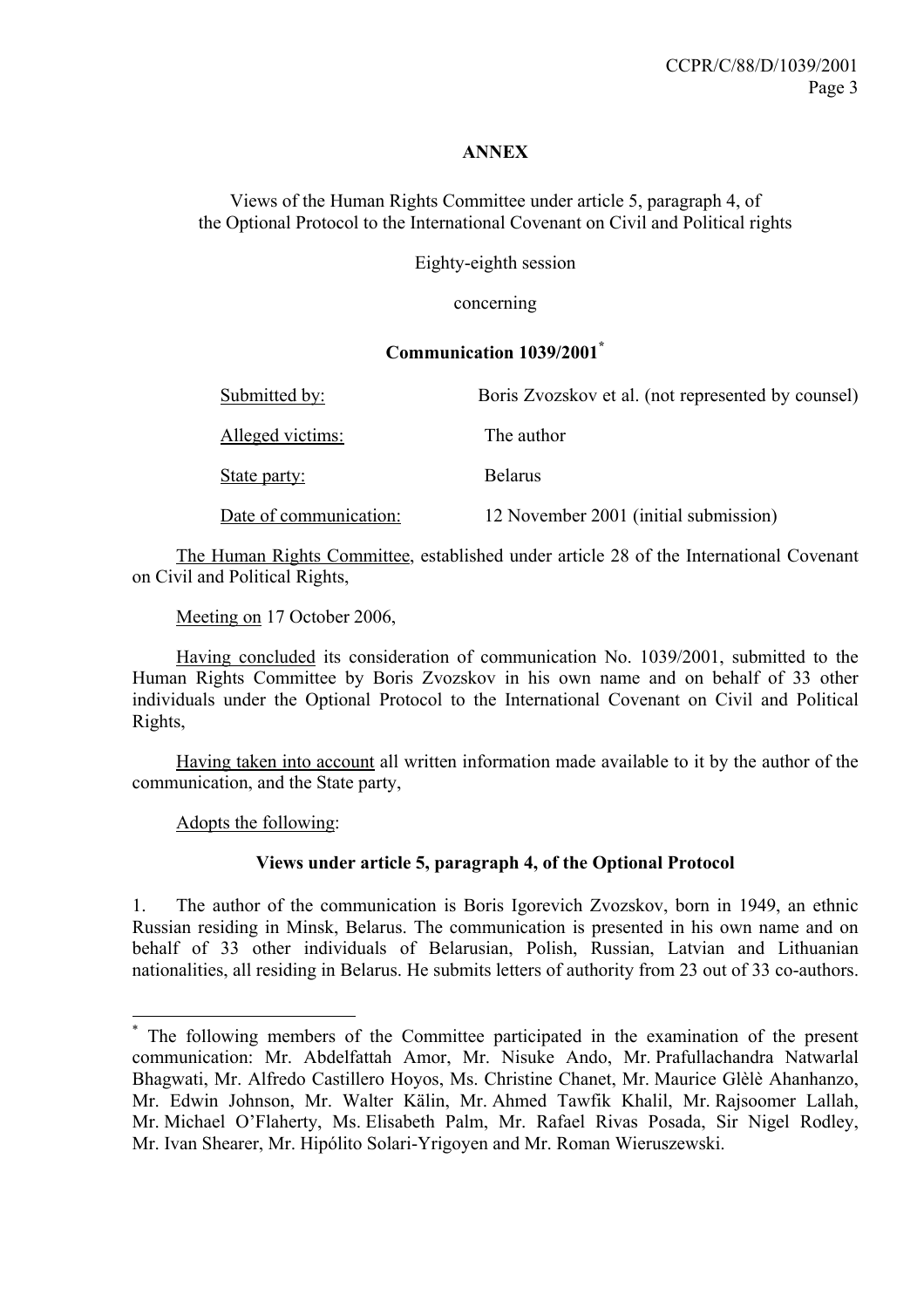The author alleges that all of them are victims of violations by Belarus<sup>1</sup> of article 2, paragraph 1; article 22, paragraphs 1 and 2; and article 26 of the International Covenant on Civil and Political Rights. He is not represented.

## **Factual background**

2.1 On 12 November 2000, 114 individuals, including the author, held the constituent assembly of the non-governmental human rights public association "Helsinki XXI", established to help with the implementation of the U.N. Declaration on the Right and Responsibility of Individuals, Groups and Organs of Society to Promote and Protect Universally Recognized Human Rights and Fundamental Freedoms (the Declaration) in Belarus. On 11 December 2000, they applied to the Ministry of Justice for registration of the association. On 11 January 2001, the Ministry of Justice suspended the registration, as there were discrepancies between the number of members present at the constituent assembly, the number who participated in the voting and the list of founders submitted to the Ministry. The leadership of the association was invited to amend the application and to resubmit it for registration within a month.

2.2 On 9 February 2001, an amended application for registration was submitted to the Ministry of Justice. On 11 July 2001, the Ministry rejected the application, referring to paragraph 11 of the Regulations "On State Registration (Re-registration) of the Political Parties, Trade Unions and Other Public Associations" (the Regulations), approved by the Presidential Decree of 26 January 1999 (Presidential Decree), because: (1) one of the "Helsinki XXI" statutory activities was to represent and to defend the rights of third persons, which, according to the Ministry, was contrary to the Declaration, the Belarus Constitution and other  $laws<sub>i</sub><sup>2</sup>(2)$  doubts existed as to the validity of the association's creation, the adoption of its statutes and other decisions at the constituent assembly, as there were 114 individuals listed in the minutes of the constituent assembly, whereas the number of those who voted varied between 98 and 109. On the first point, the Ministry specifically referred to paragraphs 2.2.1 (to promote and protect human rights and freedoms at national and international levels), 2.2.2 (to render free assistance and consultations on the issues of human rights protection), 2.3.3 (to provide free legal assistance to "Helsinki XXI" members, other citizens and associations that ask for help, by protecting their rights and interests in courts, before the state bodies and other organisations) and 2.4.5 (to represent and defend the rights and interests of its members and other citizens who asked for help in state, commercial and public institutions and organizations free of charge) of the "Helsinki XXI'" statutes.

2.3 On 18 July 2001, the author and two other founders appealed the Ministry's decision of 11 July 2001 to the Supreme Court. They challenged the lawfulness of the decision on the grounds that: (1) contrary to the Ministry's assertion, the law of Belarus does not prohibit representing

<sup>&</sup>lt;sup>1</sup> The Covenant and the Optional Protocol thereto entered into force for Belarus on 23 March 1976 and 30 December 1992 respectively.

<sup>&</sup>lt;sup>2</sup> Reference is made to article  $62$  of the Constitution; article 72, part 2, paragraph 3, of the Civil Procedure Code; articles 44, 46 and 56 of the Criminal Procedure Code; article 22 of the Law "On Public Associations".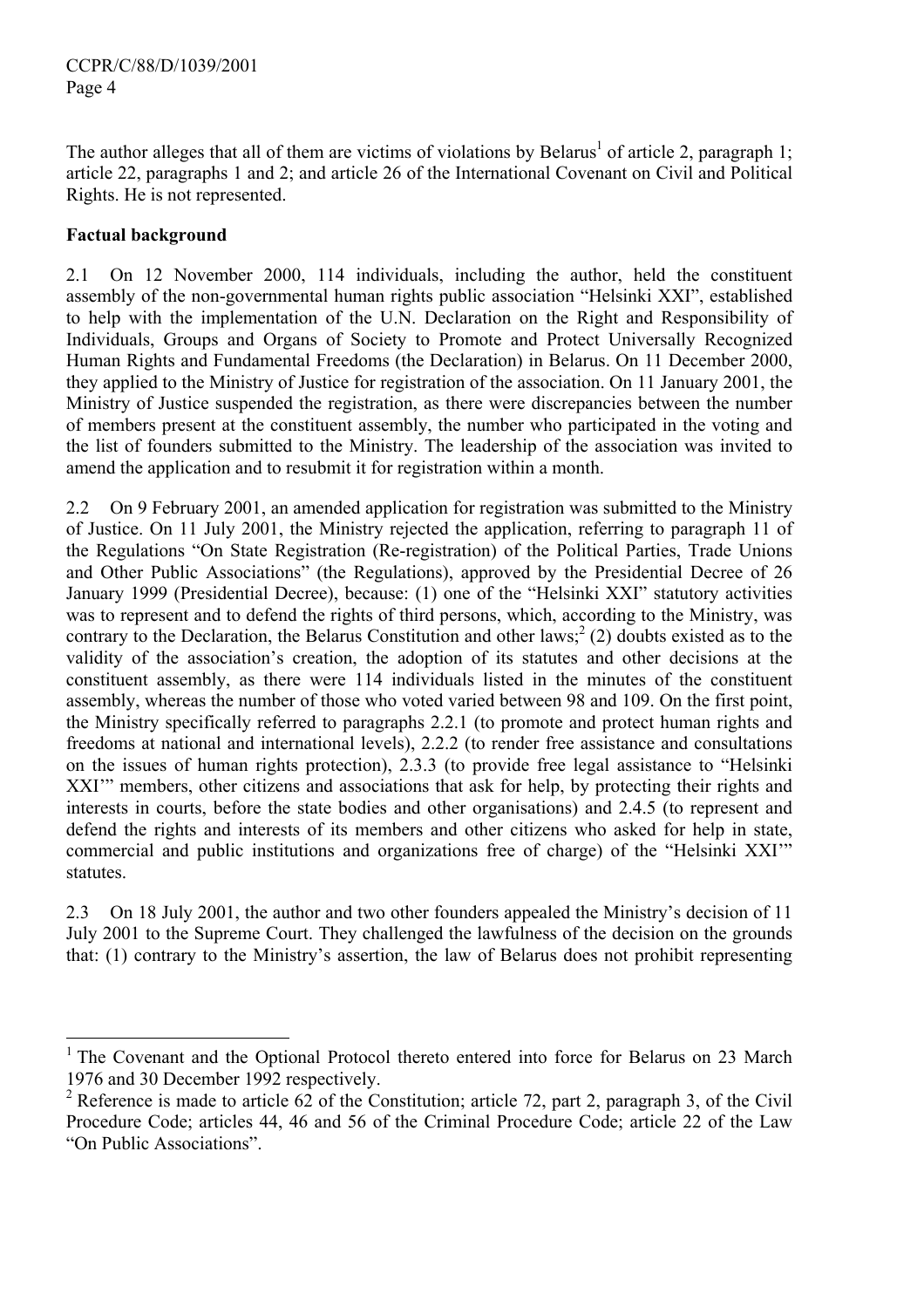and defending the rights of third persons;<sup>3</sup> (2) the Regulations do not provide for refusal of registration because of 'remarks on the submitted list of founders and other documents'. On 20 August 2001, the Supreme Court disagreed with the Ministry's findings on the invalidity of the association's creation and on the discrepancies in the list of founders. However it upheld the decision of the Ministry that the "Helsinki XXI" statutory activities on the representation and defence of the rights of third persons was not in conformity with article 22, paragraph 2, of the Law "On Public Associations" and article 72, part 2, paragraph 3, and article 86 of the Civil Procedure Code. The Court referred to paragraph 11 of the Regulations governing the refusal of registration of an association where its statutes<sup>4</sup> are not in conformity with legal requirements. The Court also quoted the opinion on the refusal to register "Helsinki XXI", issued on 7 June 2001 by the Commission on the Registration (Re-registration) of Public Associations, established by the Presidential Decree, and the Ministry of Justice decision on the same matter of 7 June 2001. The Supreme Court's refusal to register "Helsinki XXI" as a public association cannot be appealed.

## **The complaint**

 $\overline{a}$ 

3.1 The author submits that the refusal to register "Helsinki XXI" that he formed jointly with other 33 co-authors, and the failure of Belarus courts to grant their appeal, amount to a violation of their rights under article 22, paragraph 1, of the Covenant.

3.2 The author contends that the requirements for registration of a public association established under the State party's laws are impermissible restrictions of his and the other 33 coauthors' right to freedom of association which do not meet the criteria of necessity to protect the interests of national security or public safety, order, health, or morals, or the rights and freedoms of others (article 22, paragraph 2).

3.3 The author claims that several other non-human rights public associations were registered between 1991 and 1998 (and re-registered in 1999) by the State party's authorities, although their statutes included activities on the protection of rights, basic freedoms and lawful interests of third persons. At the same time, four other human rights associations were refused registration on the same grounds. The refusal of registration and its confirmation by the Supreme Court constitutes, according to the author, discrimination by the State party towards him and the other 33 co-authors, contrary to article 2 and article 26 of the Covenant.

<sup>&</sup>lt;sup>3</sup> Reference is made to article 73, part 1, of the Civil Procedure Code; article 62 of the Constitution; Decision of the Constitutional Court of 5 October 2000; Resolution of the Plenum of the Supreme Court of 25 March 1999; article 3 of the Law "On Public Associations". The latter provides for an exhaustive list of restrictions on the establishment of a public association: "it is prohibited to establish public associations aimed at overthrowing or forcefully changing the Constitutional order, violating the State's integrity and security, propaganda of war, national, religious and racial hatred, as well as to establish public associations that can negatively affect

public health and psyche".<br><sup>4</sup> Namely, the association's purposes, goals, method of work and its territorial application.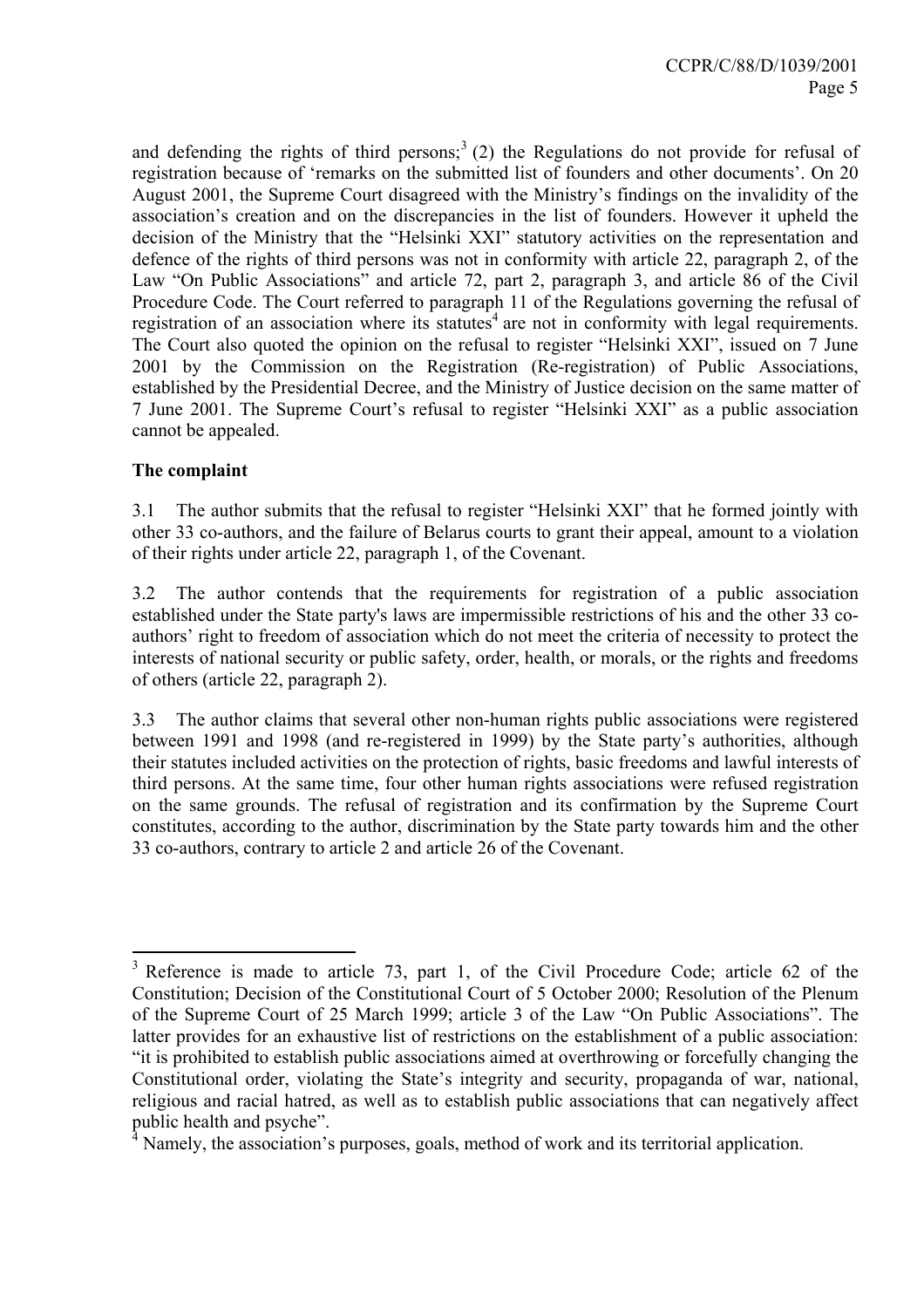## **State party's observations on admissibility and merits**

4. On 6 March 2002 the State party recalled that, on 20 August 2001, the Supreme Court considered the appeal against the Ministry of Justice's decision to refuse to register the association "Helsinki XXI", submitted by the author and two other individuals. It submits that the Supreme Court did not find any grounds to quash the Ministry's decision, since the "Helsinki XXI" statutory activities on representation and defence of the rights of third persons were not in conformity with article 22, paragraph 2, of the Law "On Public Associations" and article 72, part 2, paragraph 3, and article 86 of the Civil Procedure Code. The State party invokes article 62 of the Belarus Constitution, guaranteeing everyone "the right to legal assistance to exercise and defend his rights and liberties, including the right to make use, at any time, of the assistance of lawyers and one's other representatives in court, other state bodies, bodies of local government, enterprises, establishments, organizations and public associations, and also in relation with officials and citizens". Articles 44, 46 and 56 of the Criminal Procedure Code enumerate the persons who can defend a person in criminal proceedings and stipulate that public associations are not included on this list. The State party quotes from the opinion on the refusal to register "Helsinki XXI", issued on 7 June 2001 by the Commission on the Registration (Re-registration) of Public Associations and the Ministry of Justice decision on the same matter of 7 June 2001. The State party concludes that the Supreme Court did not prohibit the establishment of "Helsinki XXI", but merely pointed to the violations of domestic law in the registration process.

## **Author's comments on the State party's observations**

5.1 On 3 May 2003 the author denied that the Supreme Court did not prohibit the establishment of "Helsinki XXI", but merely pointed to the violations of domestic law in the registration process. He referred to paragraph 3, part 6, of the Presidential Decree that outlaws the operation of unregistered public associations on the territory of Belarus.

5.2 The author contests the State party's assertion that domestic law was violated in the registration process. He refers to article 22, paragraph 2, of the Covenant, article 5, paragraph 3, of the Belarus Constitution and article 3 of the Law "On Public Associations" that list permitted restrictions on the establishment of public associations. He submits that none of these restrictions applies to the statutory activities of "Helsinki XXI". According to the author, the "Helsinki XXI" statutory activities on the provision of legal assistance to citizens who ask for help, as well as protection of their rights and freedoms (paragraph 2.2 above) do not contradict the legal requirements of the State party. As a result, the grounds to refuse registration of "Helsinki XXI" are not prescribed by law and the refusal itself is contrary to the Declaration on the Right and Responsibility of Individuals, Groups and Organs of Society to Promote and Protect Universally Recognized Human Rights and Fundamental Freedoms.

#### **Issues and proceedings before the Committee**

## **Consideration of admissibility**

6.1 Before considering any claim contained in a communication, the Human Rights Committee must, in accordance with rule 93 of its Rules of Procedure, decide whether or not the case is admissible under the Optional Protocol to the Covenant.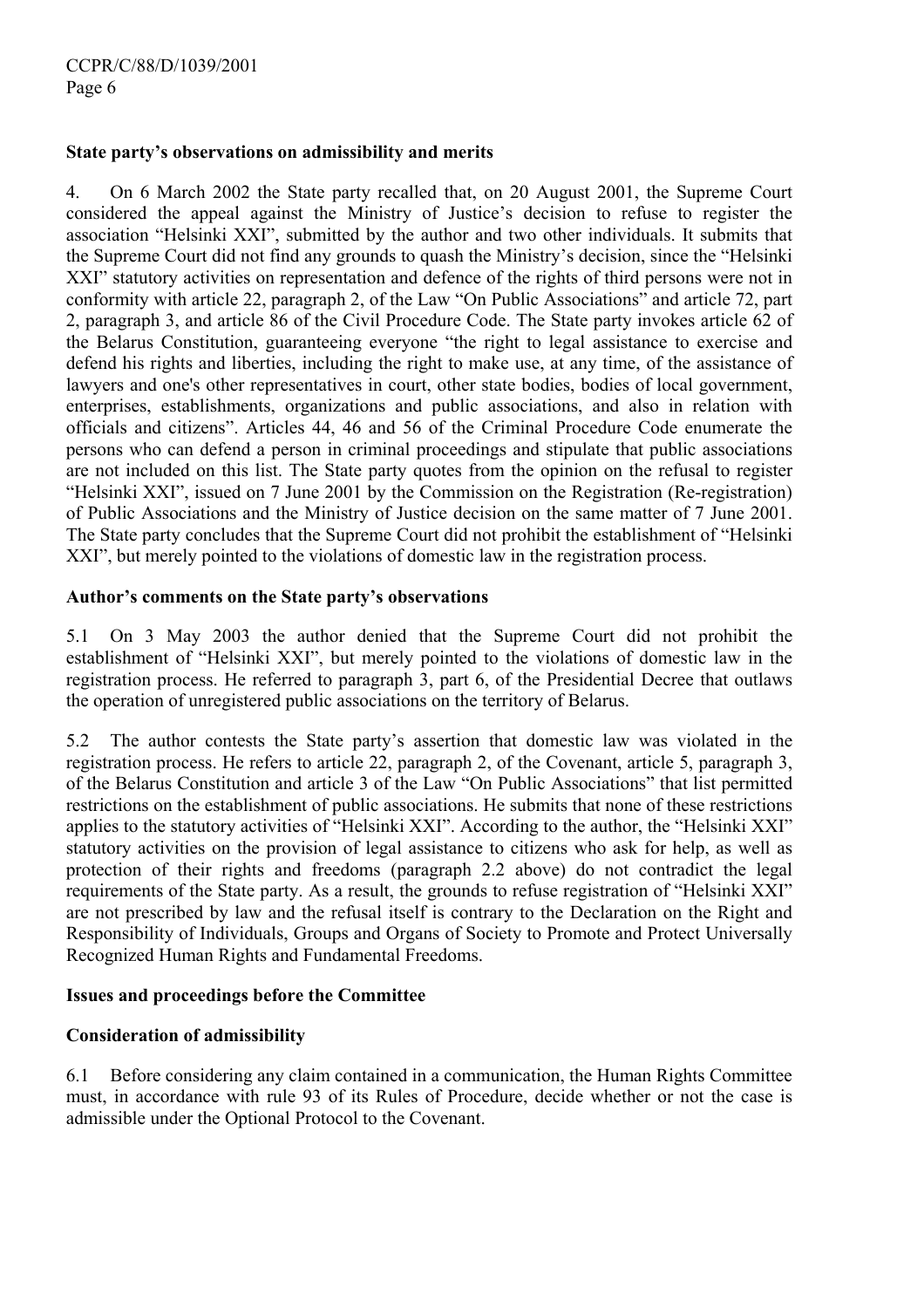6.2 The Committee has ascertained, as required under article 5, paragraph 2, of the Optional Protocol, that the same matter is not being examined under another procedure of international investigation or settlement and notes that the State party did not contest that domestic remedies in the present communication have been exhausted.

6.3 On the question of standing, the Committee notes that the author has submitted the communication in his own name and on behalf of 33 other individuals but provided letters from only 23 out of 33 co-authors, authorizing him to act on their behalf before the Committee. In this regard, the Committee also notes that there is nothing in the material before the Committee concerning the claims brought on behalf of ten remaining individuals to show that they have authorized Mr. Zvozskov to represent them. The Committee considers that the author has no standing before the Committee required by article 1 of the Optional Protocol with regard to these ten individuals but considers that the communication is nevertheless admissible so far as the author himself and the other 23 members of "Helsinki XXI" are concerned.

6.4 As to the alleged violation of article 2 and 26 of the Covenant, in that the refusal of the State party's authorities to register "Helsinki XXI" was discriminatory, the Committee considers that these claims are insufficiently substantiated, for purposes of admissibility, and are thus inadmissible under article 2 of the Optional Protocol.

6.5 The author's remaining claim under article 22 is sufficiently substantiated, and the Committee thus declares it admissible.

## **Consideration of the merits**

7.1 The Human Rights Committee has considered the communication in the light of all the information made available to it by the parties, as provided under article 5, paragraph 1, of the Optional Protocol.

7.2 The key issue before the Committee is whether the refusal of the Belarus authorities to register "Helsinki XXI" unreasonably restricted the author and the other 23 co-authors' right to a freedom of association. The Committee observes that, in accordance with article 22, paragraph 2, any restriction on the right to freedom of association must cumulatively meet the following conditions: (a) it must be provided by law; (b) may only be imposed for one of the purposes set out in paragraph 2; and (c) must be "necessary in a democratic society" for achieving one of these purposes. The reference to "democratic society" in the context of article 22 indicates, in the Committee's opinion, that the existence and operation of associations, including those which peacefully promote ideas not necessarily favourably viewed by the government or the majority of the population, is a cornerstone of a democratic society.

7.3 In the present case, the restrictions placed on the authors' right to freedom of association consist of several conditions related to the registration of a public association. According to the Supreme Court's judgment of 20 August 2001, the only criterion which the "Helsinki XXI" statutes and, respectively, the authors' application for registration did not meet was a compliance with domestic law, under which public organizations do not have a right to represent and defend the rights of third persons. This restriction must be assessed in the light of the consequences which arise for the authors and their association.